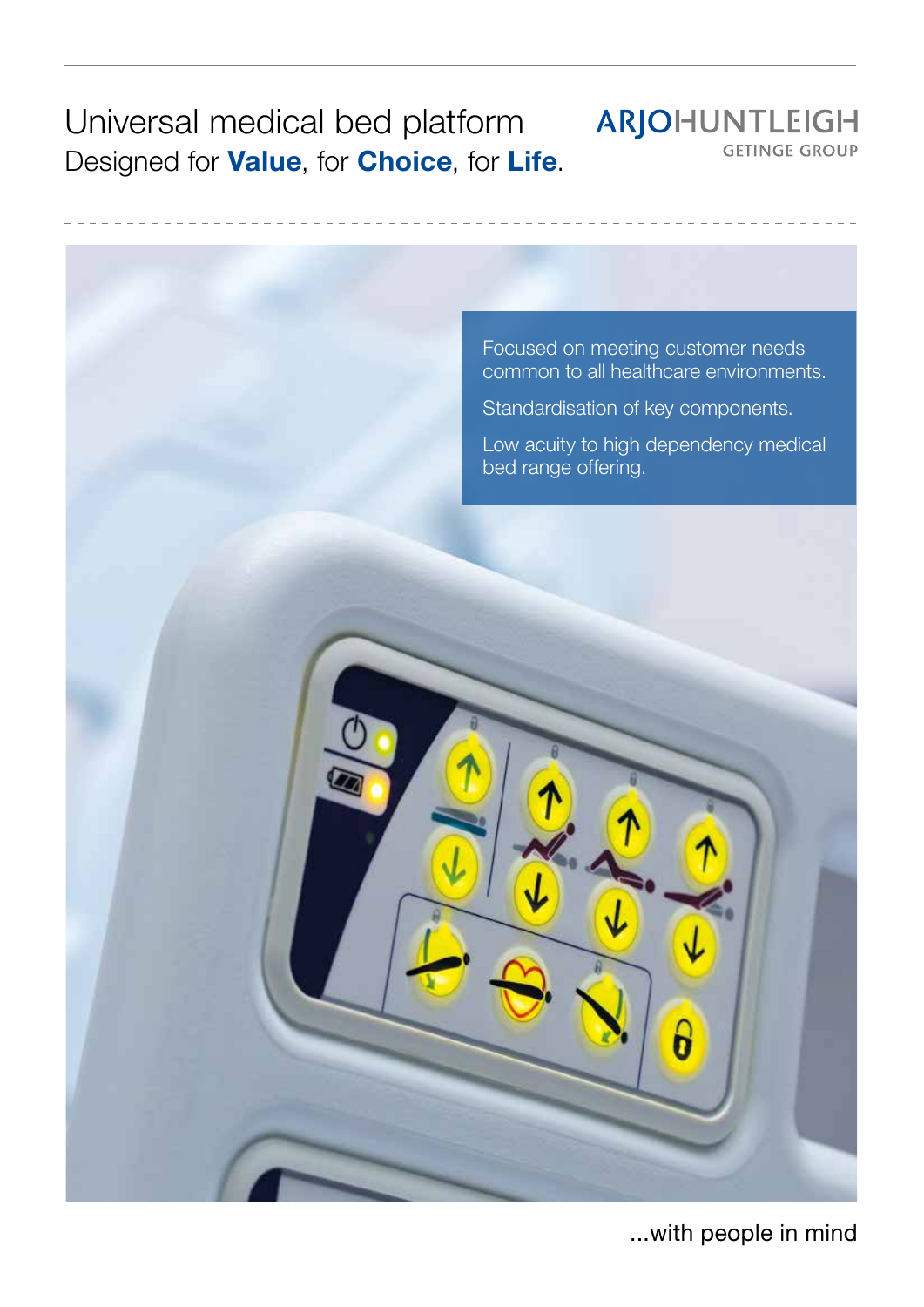# Designed for Value

Whether you are purchasing or renting medical beds, you need to be assured you are getting the best solution available. ArjoHuntleigh medical bed platform offers a novel, flexible and durable product which will help your facility to deliver the best possible patient care and reduce risk of caregiver injuries.



**Focus** 



### Cost Effective

Designed and built to be strong, durable and long lasting, all ArjoHuntleigh Medical Beds are lifetime tested and UL certified to the latest IEC strength and stability Standards.

Low lifetime costs are helped by an open architecture with plug & play components and self lubricating joints. Common components across the product range help to reduce spare parts stocking requirements.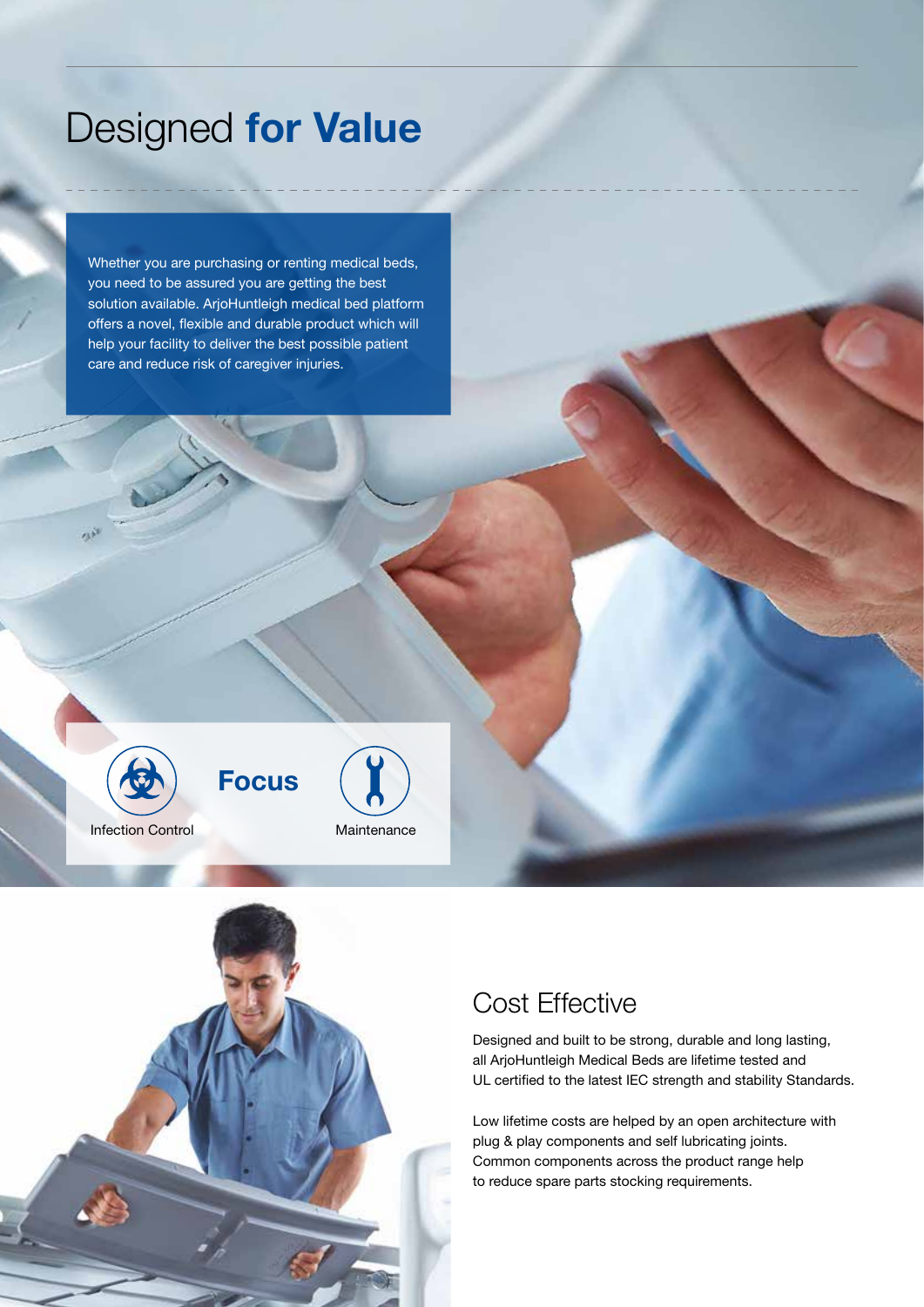

As the bed is likely to be the one piece of medical equipment the patient spends most time in contact with in the hospital, it is vitally important that it is designed to be easy to clean, maintain and service.

Blow moulded deck sheets are lightweight, smooth and easily removable and the open frame is designed to be very easy to clean, providing a sustainable solution for cleaning and decontamination as part of infection control requirements.

Open accessibility and easily removable components means that work on items such as actuators, control box, handsets, battery and castors can be carried out in-situ, within a few minutes, by one trained person: making the bed easier for engineers and technicians to service and maintain.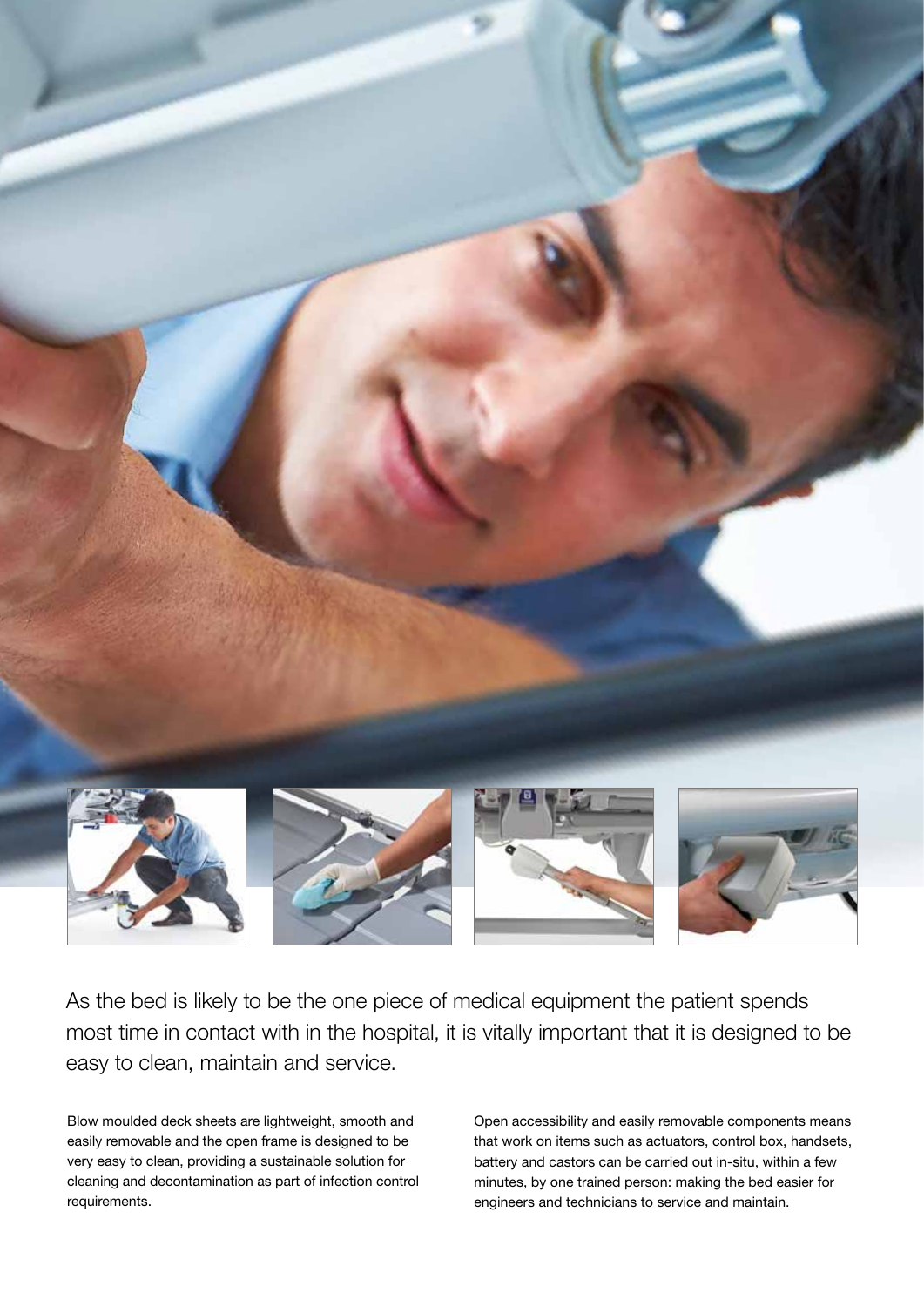# Designed for Choice

The ArjoHuntleigh bed range is founded on fundamental beliefs, a core design and built on a universal platform. Regardless of the bed frame chosen for your facility, you have the assurance that each system is based on a consistent design, which helps you provide optimal patient care and cost efficiencies for the facility.



#### Enterprise 5000X

- Folding Safety Rails
- Bio-Contour Profiling
- Auto 30° backrest pause
- One button Cardiac Chair
- 3 step bed extension
- 250 kg Safe Working Load
- Underbed night light\*



#### Enterprise 5000X

- Split Side Safety Rails
- 2 Pendant Controls
- Bio-Contour Profiling
- Auto 30° backrest pause
- One button Cardiac Chair
- 3 step bed extension
- 250 kg Safe Working Load
- Underbed night light\*

LOW ACUITY



#### Enterprise 8000X

- Split Side Safety Rails
- Integrated Patient & Nurse Controls
- Bio-Contour Profiling
- Auto 30° backrest pause
- One button Cardiac Chair
- 3 step bed extension
- 250 kg Safe Working Load
- Underbed night light

## Universal Platform

Covering all patient acuity levels, from low to high, and across multiple care settings, from med-surg to intensive care, the universal platform is a sound choice for evolving hospital needs.

Designed to be light-weight, safe and easy to manoeuver, all of our medical beds come with standard safety features and intuitive control panels which take the guess work out of safe patient care.

The common core design across the bed frame portfolio makes maintenance, training and component stocking easier than it has ever been.

The worldwide ArjoHuntleigh rental and service infrastructure helps facilities adapt to constantly varying patient care needs.





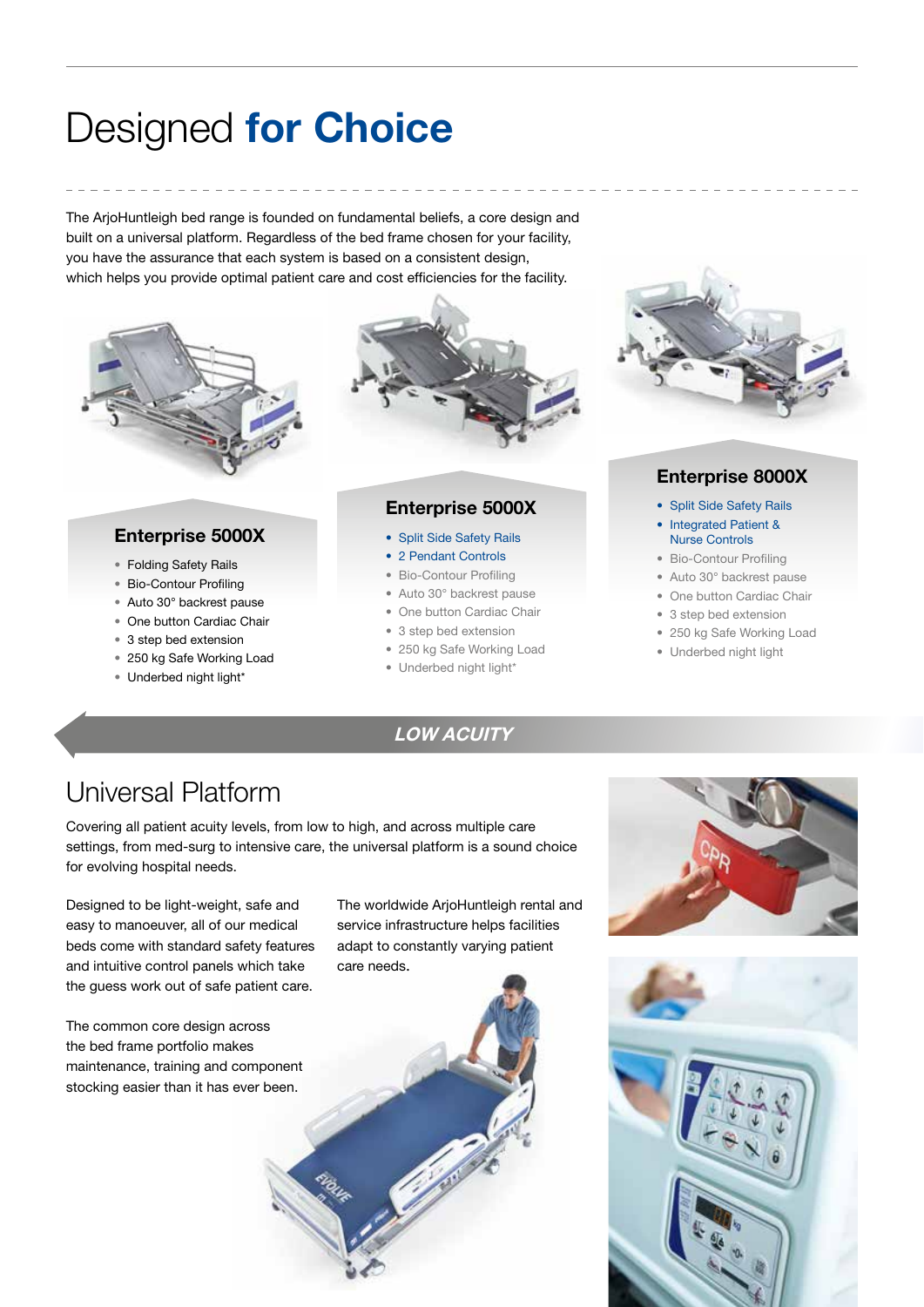

#### Enterprise 9000X

- In Bed Weighing
- Varizone Bed Exit
- Anti Entrapment System\*
- Two way Nurse Call\*
- TV / Lights Controls\*
- RS232 Data Port\*
- SafeSet Visual Alerts\*
- Bio-Contour Profiling
- Auto 30° backrest pause
- One button Cardiac Chair
- 3 step bed extension
- 250 kg Safe Working Load
- Underbed night light



#### **Citadel**

- Integrated Therapy Surfaces
- Skin IQ Outlet
- Accessory Outlet\*
- Foot Pedal (Deck Up/Down)\*
- In Bed Weighing
- Varizone Bed Exit
- Anti Entrapment System
- Two way Nurse Call\*
- TV / Lights Controls\*
- RS232 Data Port\*
- SafeSet Visual Alerts\*
- Pro-Contour Profiling
- Auto 30° backrest pause
- One button Cardiac Chair
- 270 kg Safe Working Load
- Underbed night light



#### Citadel Plus

- 522 kg Safe Working Load
- Width and length adjustable platform
- PowerDrive\*
- Skin IQ Outlet
- Accessory Outlet\*
- Foot Pedal (Deck Up/Down)\*
- In Bed Weighing
- Varizone Bed Exit
- Anti Entrapment System
- Nurse Call, TV / Lights Controls\*
- RS232 Data Port\*
- SafeSet Visual Alerts\*
- Pro-Contour Profiling
- Auto 30° backrest pause
- One button Cardiac Chair
- Underbed night light

### HIGH DEPENDENCY

### Flexible Offering

- Extensive range of complementary ArjoHuntleigh Therapeutic Surfaces, Systems & Early Mobility solutions.
- Rental, sales & lease options for financial flexibility.
- Affordable features answering healthcare providers need to reduce healthcare costs.





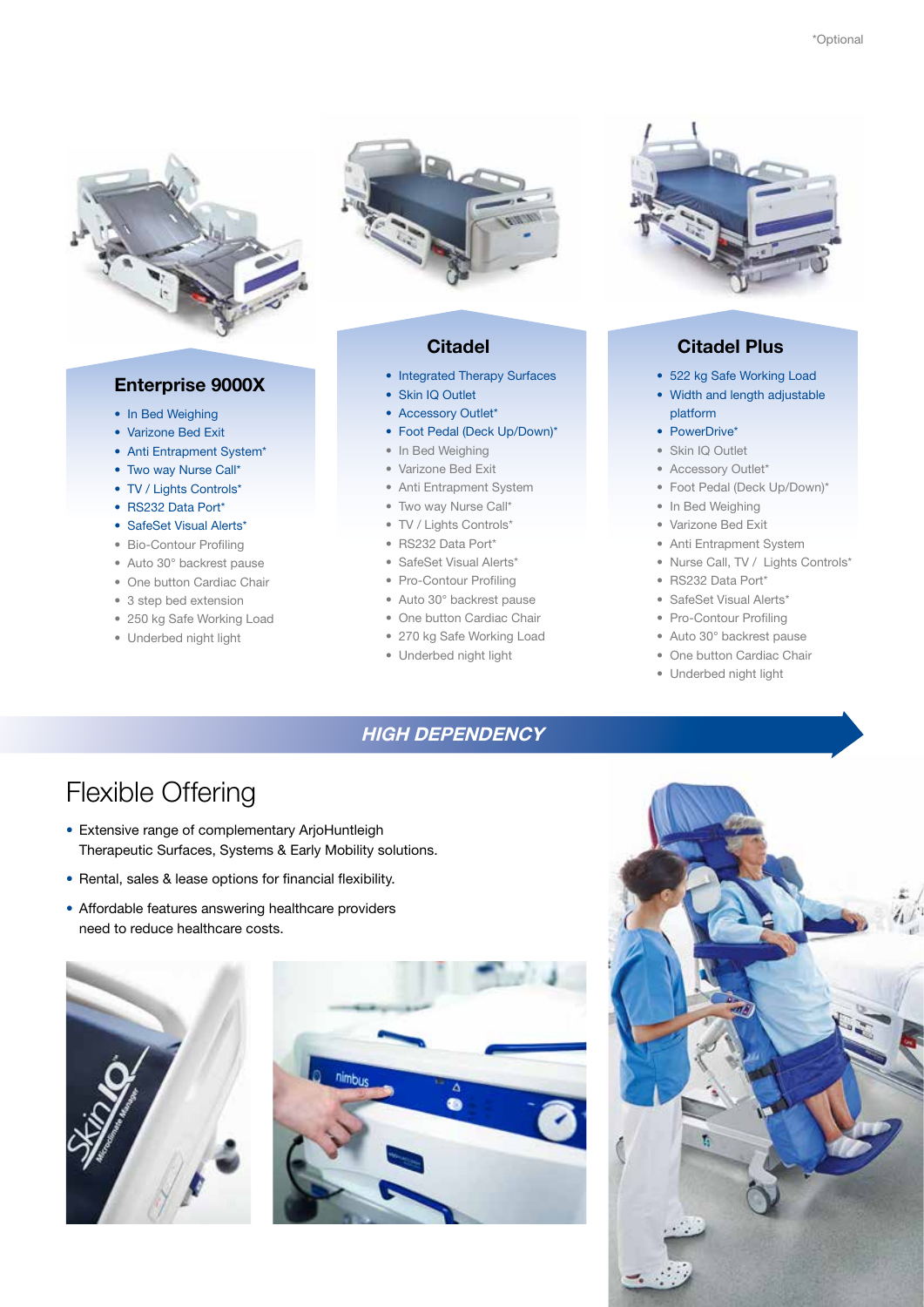# Designed for Life

Our universal medical bed platform is designed to provide a safe environment for patient care and recovery while helping reduce the related risk of caregiver injury.



#### Focus







*ulcers among adult hospitalized patients: a prospective study. Scand J Caring Sci. 2004 ; 18 : 57-64.*





A PATIENT MAY LOSE UP TO 20% MUSCLE STRENGTH AFTER ONLY ONE WEEK OF IMMOBILITY

*Bloomfield, S.A (1997). Changes in Musculoskeletal Structure and Function with Prolonged Bed Rest, Med Sci Sports Exerc, 29(2): 197-206*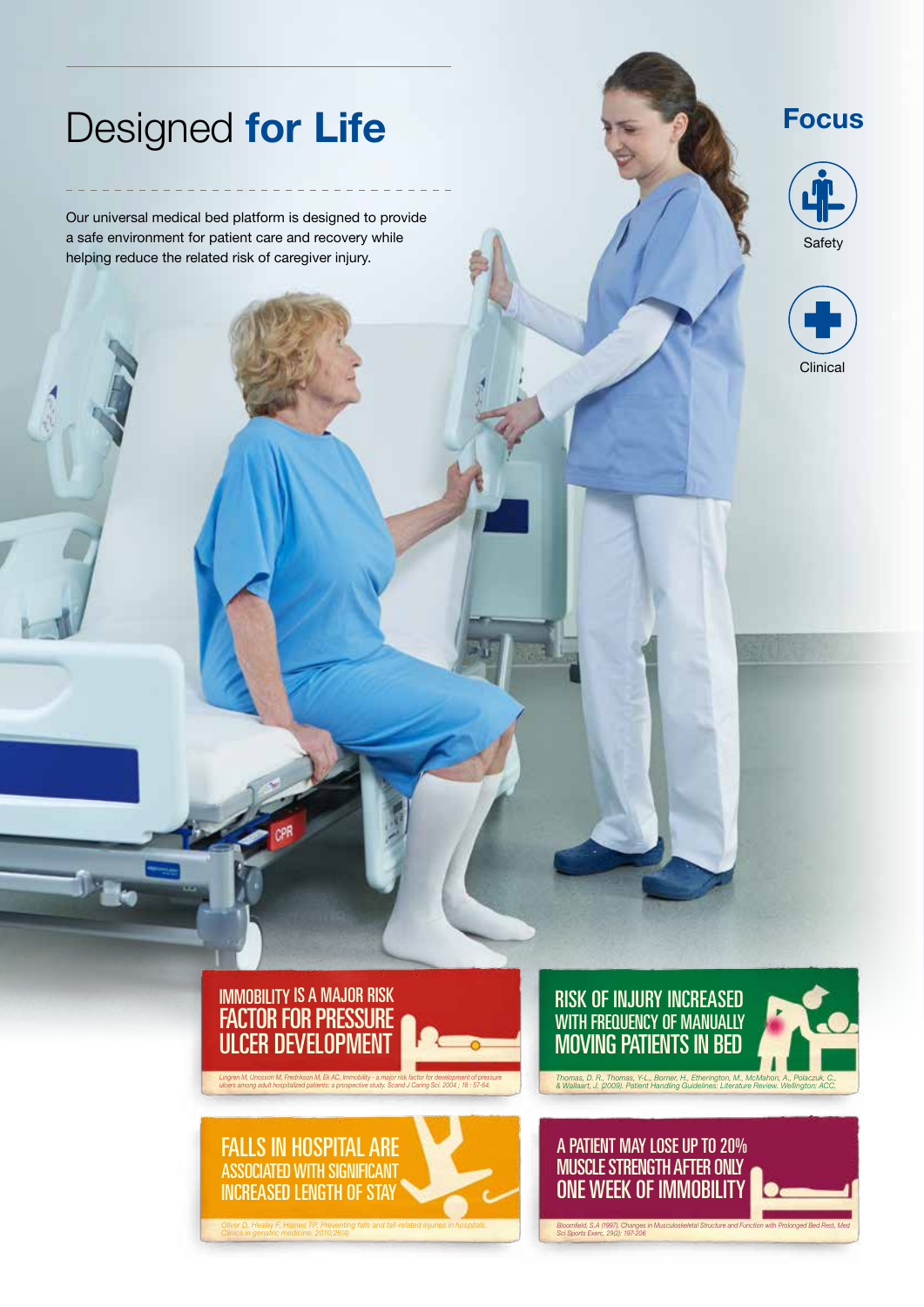







## Patient falls and entrapment

ArjoHuntleigh medical beds offer a comprehensive set of safety features:

- Low bed height
- IEC 60601-2-52 compliant for reduction of patient entrapment and restraint
- Under bed night light
- Varizone bed exit
- Under bed Anti Entrapment System
- Control panel back lighting
- SafeSet visual alerts system
- Nurse call & speaker





### Pressure Ulcers

A range of non-powered and powered therapeutic surfaces are available for all frames to provide support for patients with or at risk of developing pressure ulcers. Integrated surfaces providing a flexible solution for high dependency patients, are available for Citadel and Citadel Plus.

Our patented 'Bio-Contour' design blends a unique combination of bed section movements with a curved mattress platform, designed to assist the mattress in the management of pressure and shear.





### Clinical Efficacy

Comprehensive offering of in-built clinical features and profiling options for advanced patient care:

- 30 degree backrest pause
- Cardiac chair
- Head of Bed Angle Indicator
- One touch controls
- Bio-Contour Profiling
- Auto fowler
- In-bed weighing